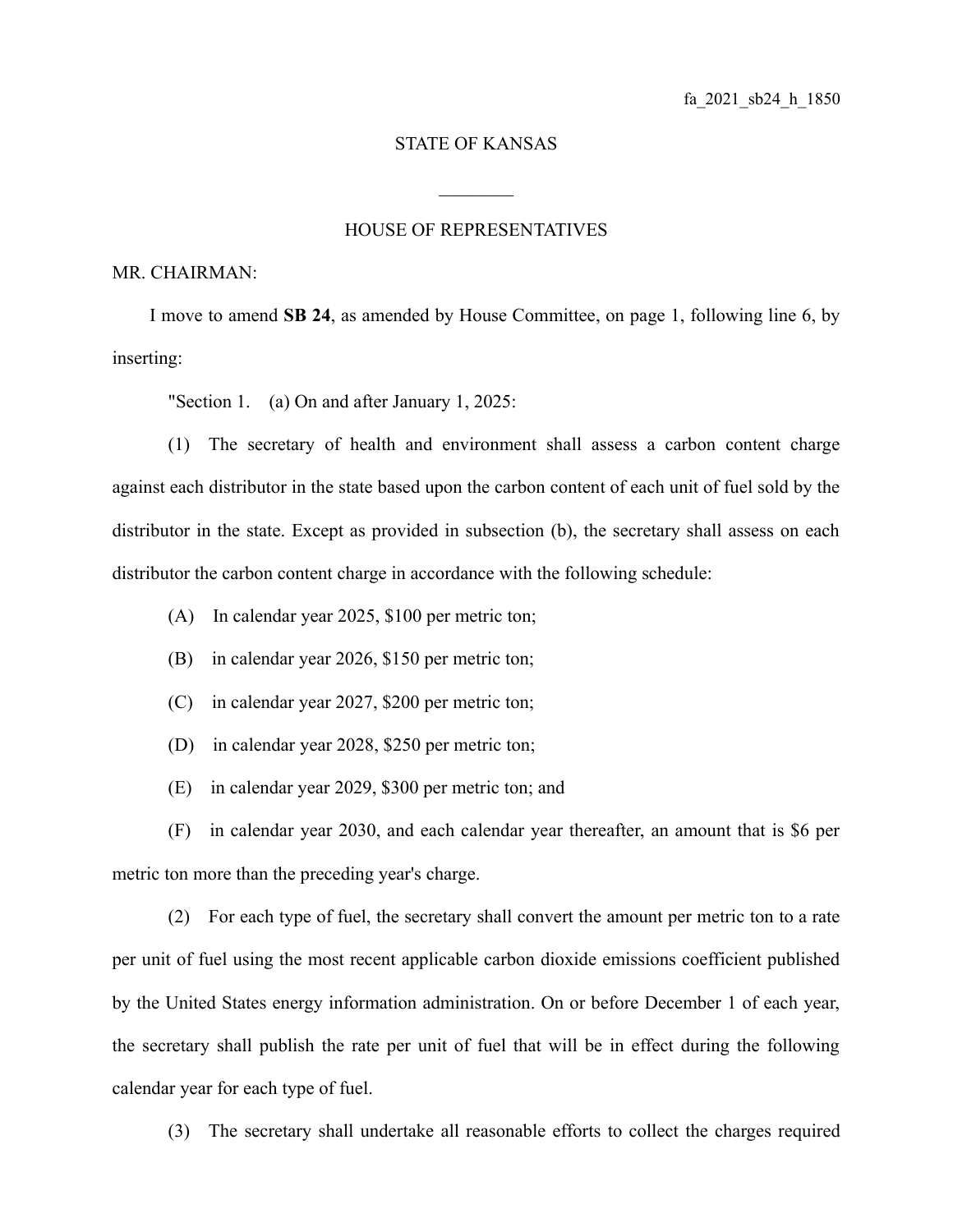pursuant to this section at the first point of sale of the fuel. A distributor shall collect the charges required pursuant to this section upon each sale of fuel to which the charge applies. The distributor shall identify the charges collected as a separate invoice entry. On or before the  $15<sup>th</sup>$ day of each month, the distributor shall submit to the secretary the following:

- (A) The distributor's name and place of business;
- (B) the quantity and type of fuel sold in the preceding calendar month;
- (C) the assessment due for the fuel sold in the preceding calendar month; and
- (D) any other information required by the secretary.

(b) (1) The secretary shall determine each distributor's total carbon content emissions during calendar year 2020. Any distributor that achieves a carbon emissions reduction of 3% by calendar year 2025 shall be assessed a carbon content charge in an amount that is equal to 10% of the carbon content charge assessed as provided in subsection (a). In each subsequent calendar year, the secretary shall require distributors to reduce carbon emissions by 2% more than the preceding year's carbon emission reduction requirement. Any distributor meeting such carbon emission reduction in a calendar year shall be assessed a reduced carbon content charge in an amount that is equal to 10% of the charges required pursuant to subsection (a).

(2) On or before December 1, 2024, and each year thereafter, the secretary shall publish a list of the distributors that have achieved the carbon emission reductions necessary to reduce such distributors carbon content charges.

(3) On or before January 31, 2025, the secretary shall provide a report to the governor and the legislature on the program and shall provide a list of the distributors that have achieved the necessary carbon emission reductions to reduce the carbon content charges assessed upon each distributor.

(c) The secretary shall adopt rules and regulations to implement the provisions of this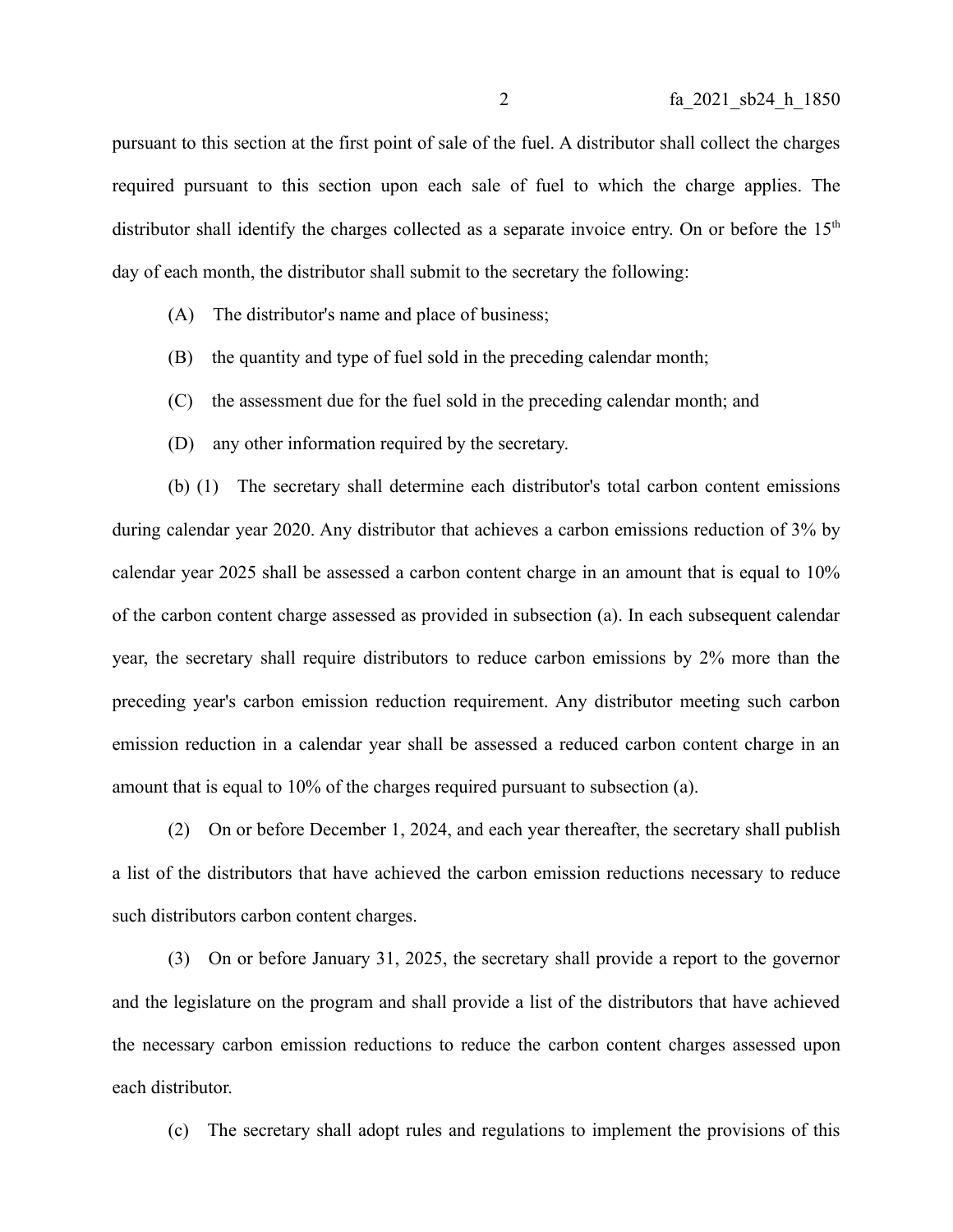section.

(d) As used in this section:

(1) "Distributor" means any person or entity that:

(A) Imports or causes to be imported fuel for use, distribution or sale within the state;

or

(B) produces, refines, manufactures or compounds fuel within the state for use, distribution or sale.

(2) "Fuel" means any form and grade of butane, coal, clear diesel fuel, fuel oil, kerosene, natural gas and propane, but does not include gasoline, dyed diesel fuel or jet fuel.

(3) "Secretary" means the secretary of health and environment.

Sec. 2. (a) (1) There is hereby created in the state treasury the carbon dividend program fund, which shall be administered by the secretary of revenue. All expenditures from the carbon dividend program fund shall be for monthly dividend payments to Kansas taxpayers made in accordance with this section. All expenditures from the carbon dividend program fund shall be made in accordance with appropriation acts upon warrants of the director of accounts and reports issued pursuant to vouchers approved by the secretary of revenue or the secretary's designee.

(2) All moneys collected pursuant to section 1, and amendments thereto, shall be deposited in the state treasury in accordance with the provisions of K.S.A. 75-4215, and amendments thereto. Upon receipt of each such remittance, the state treasurer shall deposit the entire amount in the state treasury to the credit of the carbon dividend program fund.

(b) The secretary of revenue shall distribute to every Kansas taxpayer a monthly carbon dividend payment in accordance with this section. The secretary shall determine the amount that shall be distributed to each Kansas taxpayer by calculating the total amount of carbon content charges collected from distributors in the preceding monthly collection period pursuant to section